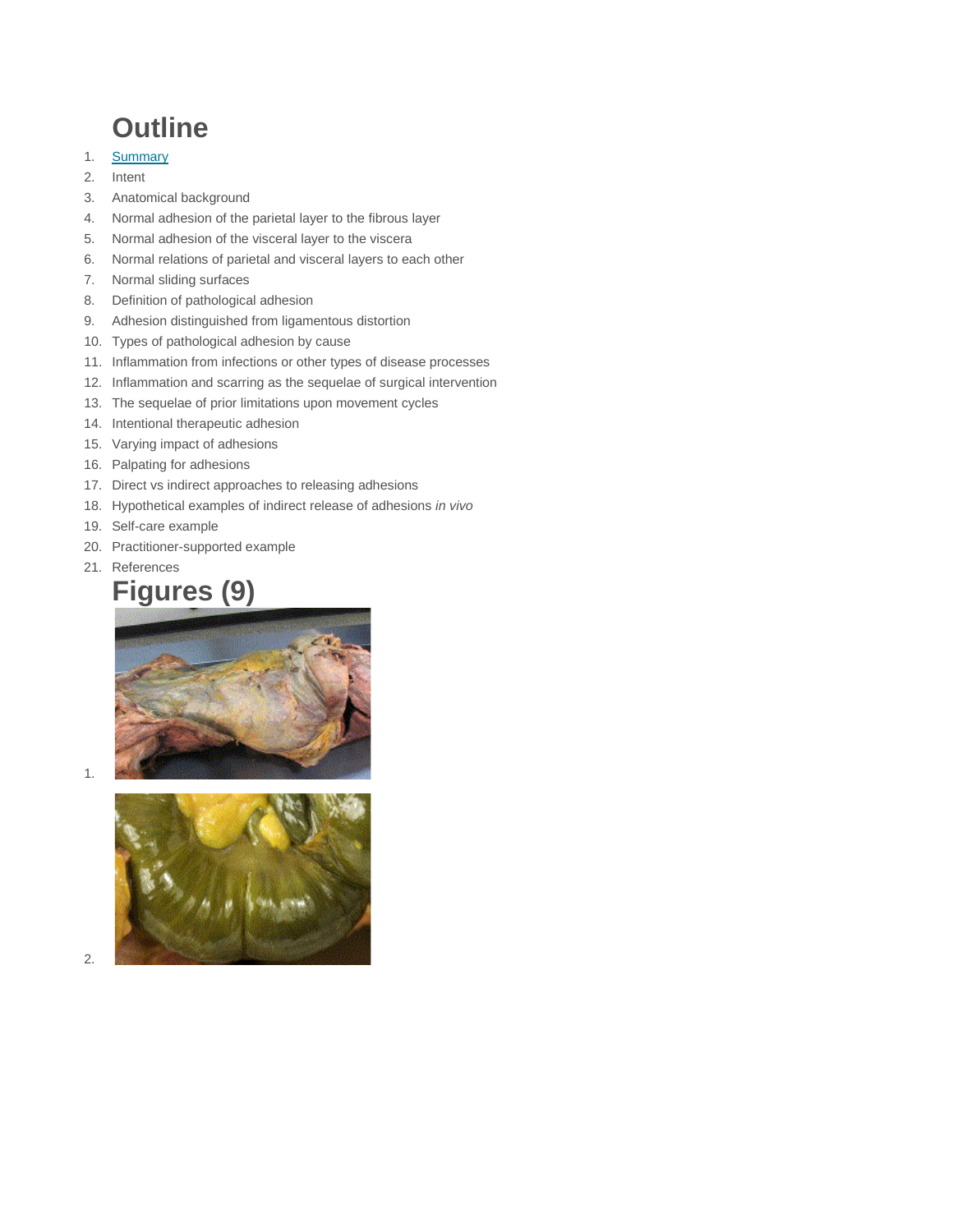

3.



4.



5.



6.

Show all figures **Tables (2)**

- 1. Table 1
- 2. Table 2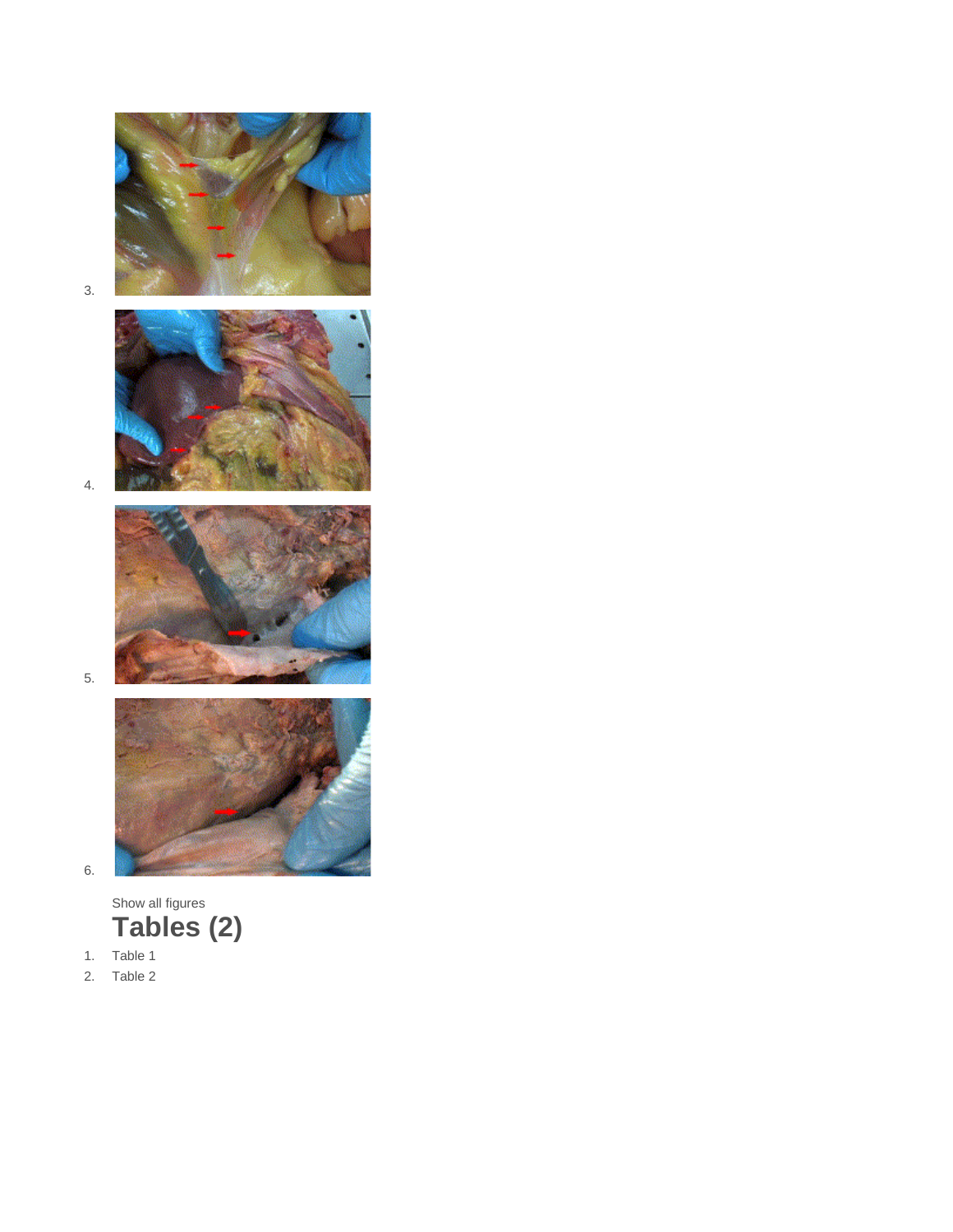

# **of Bodywork and Movement Therapies**

[Volume 14, Issue 3,](https://www.sciencedirect.com/science/journal/13608592/14/3) July 2010, Pages 255-261



**Fascia Research: Visceral Adhesions**

## **Notes on visceral adhesions as fascial pathology**

Author links open overlay pan[elGilHedley](https://www.sciencedirect.com/science/article/abs/pii/S1360859209001296%23!) Show more

[https://doi.org/10.1016/j.jbmt.2009.10.005Get rights and content](https://doi.org/10.1016/j.jbmt.2009.10.005)

### **Summary**

[Fascia](https://www.sciencedirect.com/topics/medicine-and-dentistry/fascia) is introduced as an organizing anatomical category for visceral [mesothelia.](https://www.sciencedirect.com/topics/medicine-and-dentistry/mesothelium) Normal [tissue](https://www.sciencedirect.com/topics/medicine-and-dentistry/tissues) relations are discussed in order to frame the presentation of abnormal visceral adhesions as fascial pathology, 4 types of which are identified. Laboratory [dissections](https://www.sciencedirect.com/topics/medicine-and-dentistry/dissection) of fixed and unembalmed human [cadavers](https://www.sciencedirect.com/topics/medicine-and-dentistry/cadaver) provide the [basis](https://www.sciencedirect.com/topics/medicine-and-dentistry/base) for [insights](https://www.sciencedirect.com/topics/medicine-and-dentistry/introspection) into these pathologies as regards [self-care](https://www.sciencedirect.com/topics/nursing-and-health-professions/self-care) and [therapeutic](https://www.sciencedirect.com/topics/medicine-and-dentistry/combination-therapy) technique.

- **[Previous](https://www.sciencedirect.com/science/article/pii/S1360859209000473)** article in issue
- **Next** article [in issue](https://www.sciencedirect.com/science/article/pii/S1360859209001648)

[View full text](https://www.sciencedirect.com/science/article/pii/S1360859209001296) Copyright © 2010 Elsevier Ltd. All rights reserved.

### **Recommended articles**